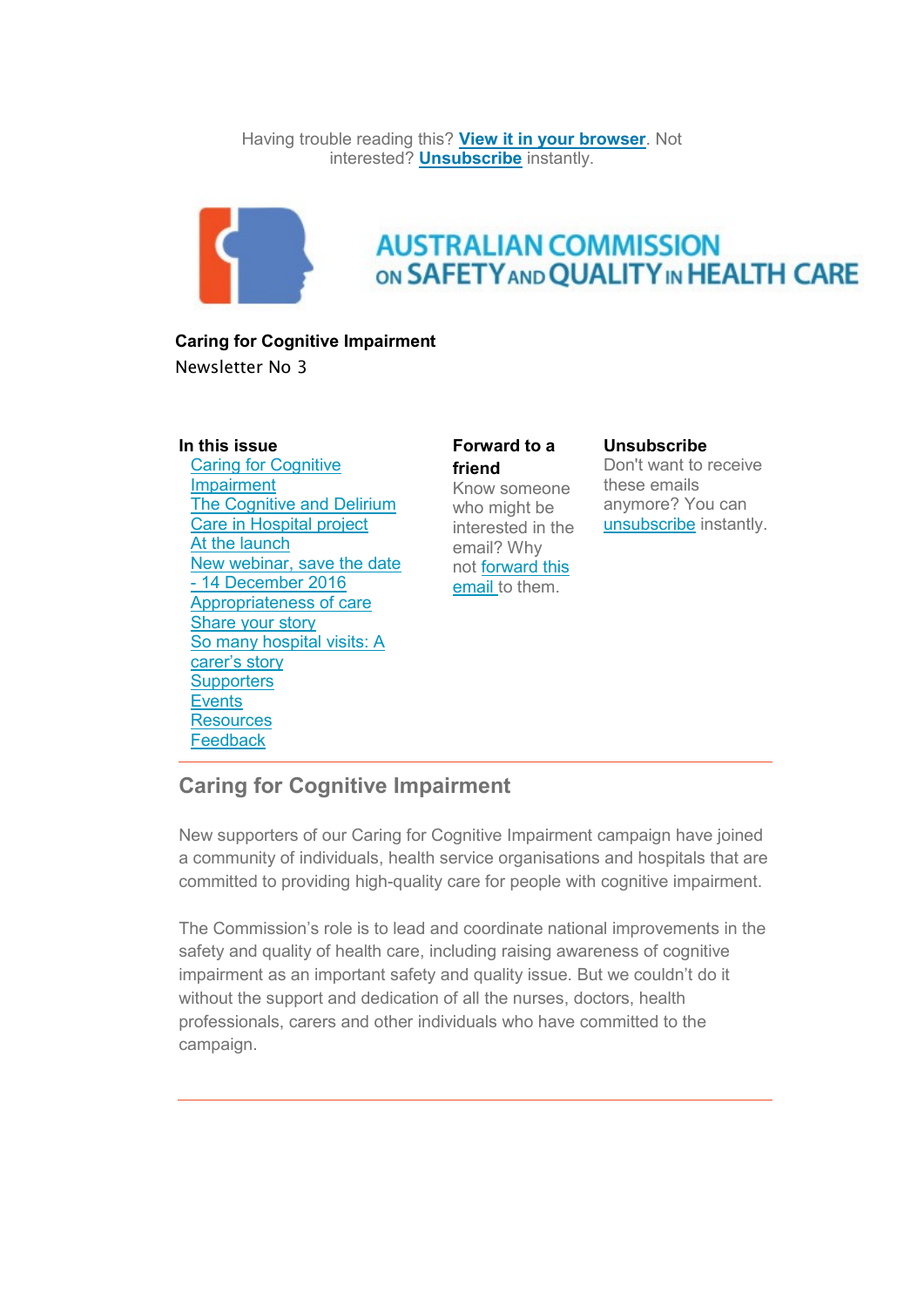The Commission has included specific actions to address cognitive impairment in draft version 2 of the National Safety and Quality Health Service (NSQHS) Standards. Version 2 of the NSQHS Standards, once approved by health ministers, will be launched in 2017, with assessment to start in January 2019. The campaign website has information and resources to help you prepare.

I recently hosted an excellent roundtable at the Commission with an array of experts who talked about reducing the use of antipsychotics for people with dementia. In the next newsletter, I'll outline the strategies the Commission and its partners can undertake to progress the priorities identified on the day.

In this newsletter we highlight the Top End Health Service's Cognitive and Delirium Care in Hospital launch; release the details of our next webinar; showcase the Australasian College for Emergency Medicine's work in geriatric emergency medicine; and feature a carer story and a number of new resources.

We are keen to receive your feedback on the campaign and would value ideas on how we can further enhance the campaign website. You will find details of how to provide feedback in this newsletter.

By encouraging others to commit to the Caring for Cognitive Impairment campaign, together we can raise awareness and continue to improve care for patients with cognitive impairment and their families.

Regards, **Adjunct Professor Debora Picone AM**

*[Back to top](https://safetyandquality.createsend.com/t/ViewEmail/j/7995EC81C3A4849F/C67FD2F38AC4859C/?tx=0#top)*

### **The Cognitive and Delirium Care in Hospital project**

Representatives of the Commission were delighted to attend the launch of the Top End Health Service's Cognitive and Delirium Care in Hospital project in September 2016.

The project aims to improve safety and quality of care for vulnerable patients through improved care pathways, protocols and guidelines, and increased education and training for hospital staff.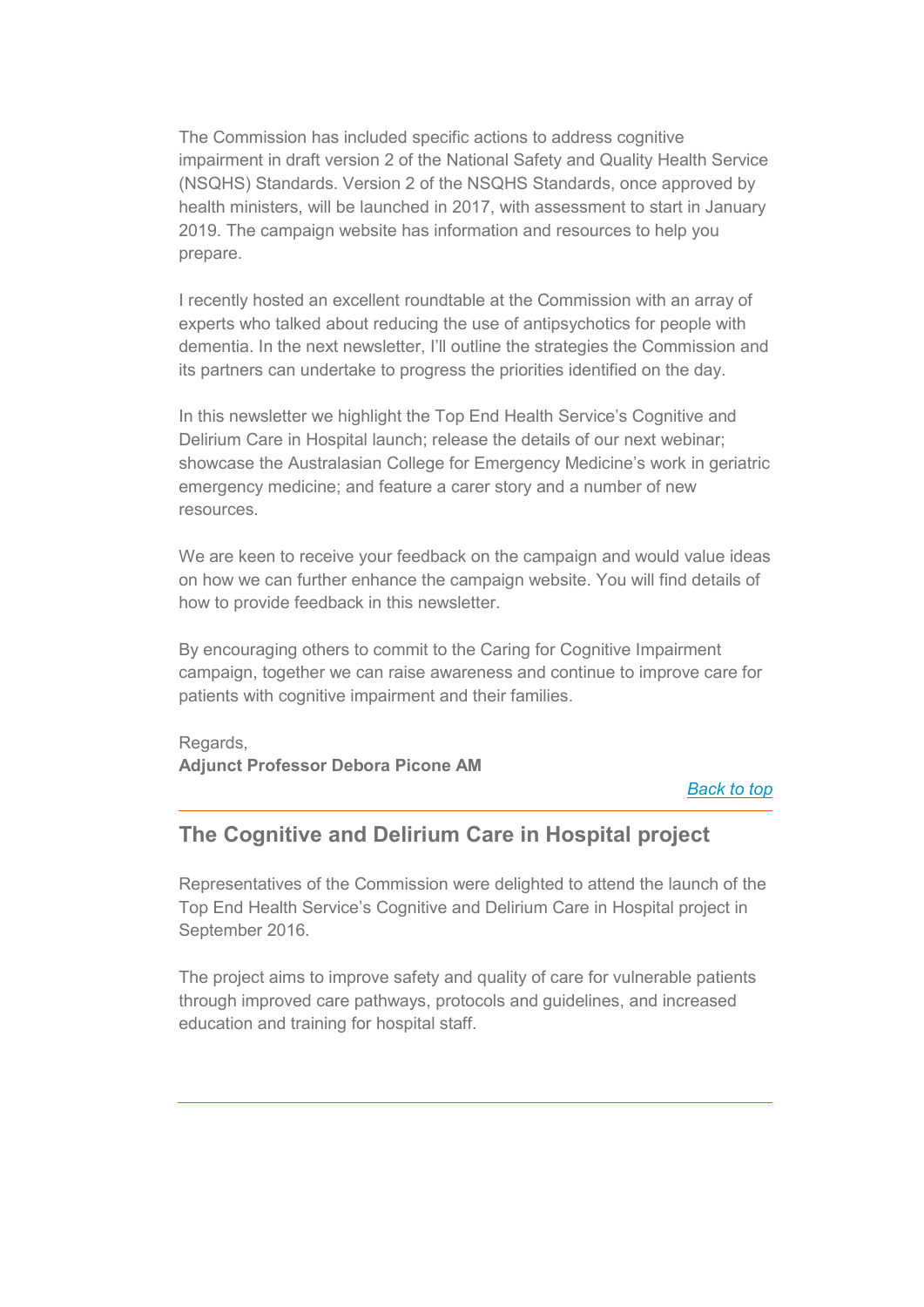The project is a great example of how a health service can tailor a Caring for Cognitive Impairment initiative for a unique local population and provide other health services with the opportunity to learn from their initiative.



Image, left to right: Anne Cumming, Principal Advisor Cognitive Impairment at the Commission; Amin Islam, Top End Health Service Board Member; and Bilawara Lee, Larrakia Elder-Academic in Residence Charles Darwin University at the launch.

*[Back to top](https://safetyandquality.createsend.com/t/ViewEmail/j/7995EC81C3A4849F/C67FD2F38AC4859C/?tx=0#top)*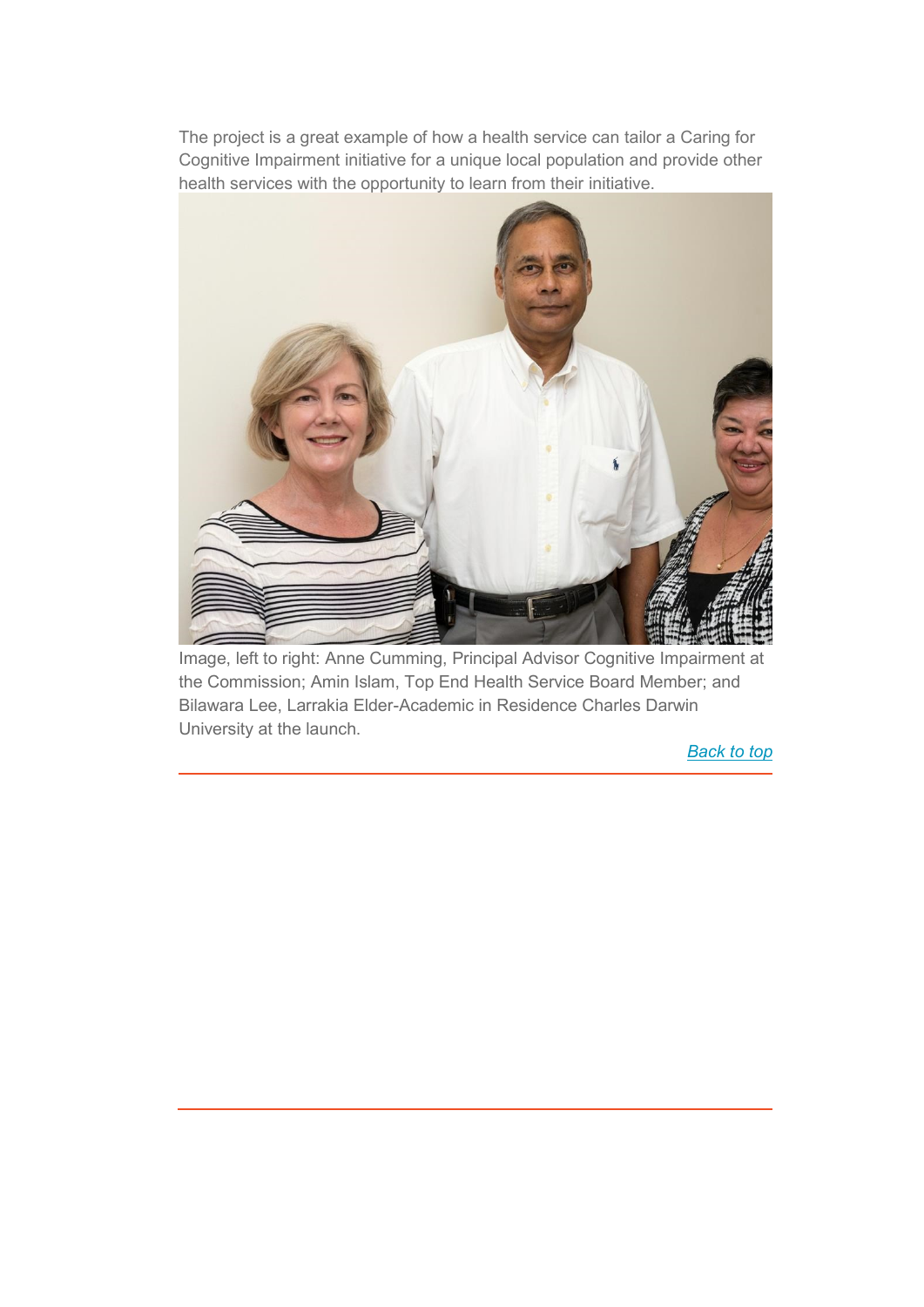### **At the launch**



The Principal Investigator of the project, Deidre Widdall, Cognitive Care Project Officer, Top End Health Service and member of the Commission's Cognitive Impairment Advisory Group at the launch.

#### *[Back to top](https://safetyandquality.createsend.com/t/ViewEmail/j/7995EC81C3A4849F/C67FD2F38AC4859C/?tx=0#top)*

### **New webinar, save the date - 14 December 2016**

Our next webinar, to be held on 14 December 2016, will feature a renowned expert in delirium care, Professor Gideon Caplan, on the importance of identifying delirium and what we can do to prevent it in hospital.

**Be Alert to Delirium** will explain what delirium is, its risks, how to diagnose it, and how to prevent it. The webinar will also cover the experience of delirium and the importance of talking with patients and families. The Commission's work, including the *[Delirium Clinical Care Standard](http://safetyandquality.createsend1.com/t/j-l-uldrhtd-l-d/)*, will also be outlined.

**Topic:** Be Alert to Delirium **Date:** Tuesday, 14 December 2016 **Time:** 3pm to 4pm (AEDT) **Venue:** Webinar will be broadcast across Australia

**Presenters: Professor Gideon Caplan**, Geriatrician, President, Australasian Delirium **Association**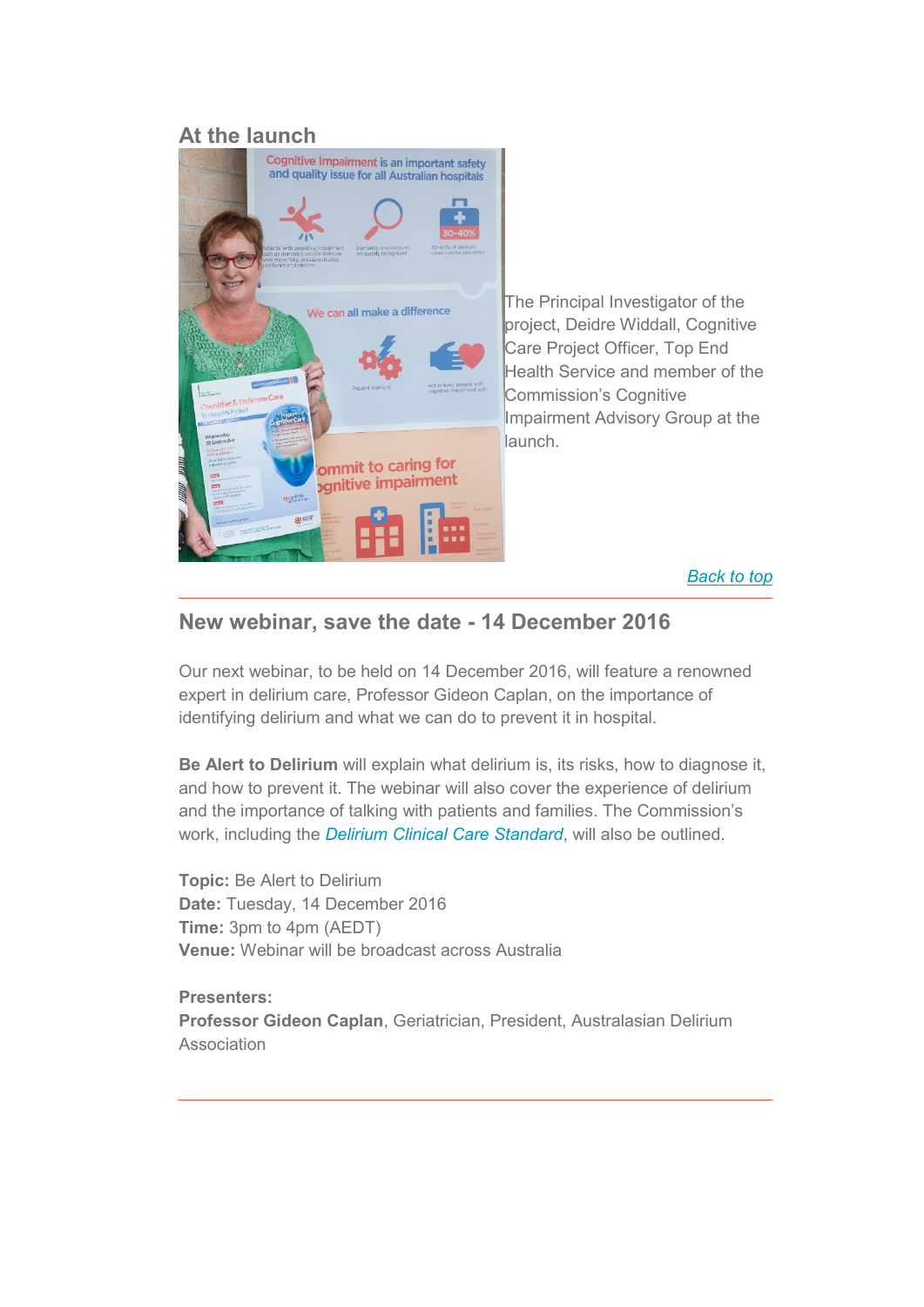**Ms Anne Cumming**, Principal Advisor, Cognitive Impairment, Australian Commission on Safety and Quality in Health Care

[Download webinar flyer.](http://cognitivecare.gov.au/webinars/)

[More information and to register for this event.](http://cognitivecare.gov.au/wp-content/uploads/2016/12/Caring-for-Cognitive-Impairment-webinar-flyer-be-alert-to-delirium.pdf)

Our first two webinars, **All about Caring for Cognitive Impairment**, and **Getting started: Lessons from the field**, can be viewed from the [Caring](http://safetyandquality.createsend1.com/t/j-l-uldrhtd-l-h/)  [for Cognitive Impairment website.](http://safetyandquality.createsend1.com/t/j-l-uldrhtd-l-h/)

*[Back to top](https://safetyandquality.createsend.com/t/ViewEmail/j/7995EC81C3A4849F/C67FD2F38AC4859C/?tx=0#top)*

# **Appropriateness of care**



*[Back to top](https://safetyandquality.createsend.com/t/ViewEmail/j/7995EC81C3A4849F/C67FD2F38AC4859C/?tx=0#top)*

### **Share your story**

The [Caring for Cognitive Impairment](http://safetyandquality.createsend1.com/t/j-l-uldrhtd-l-x/) website features a number of stories from carers that provide insight into what makes a positive difference to the hospital experience.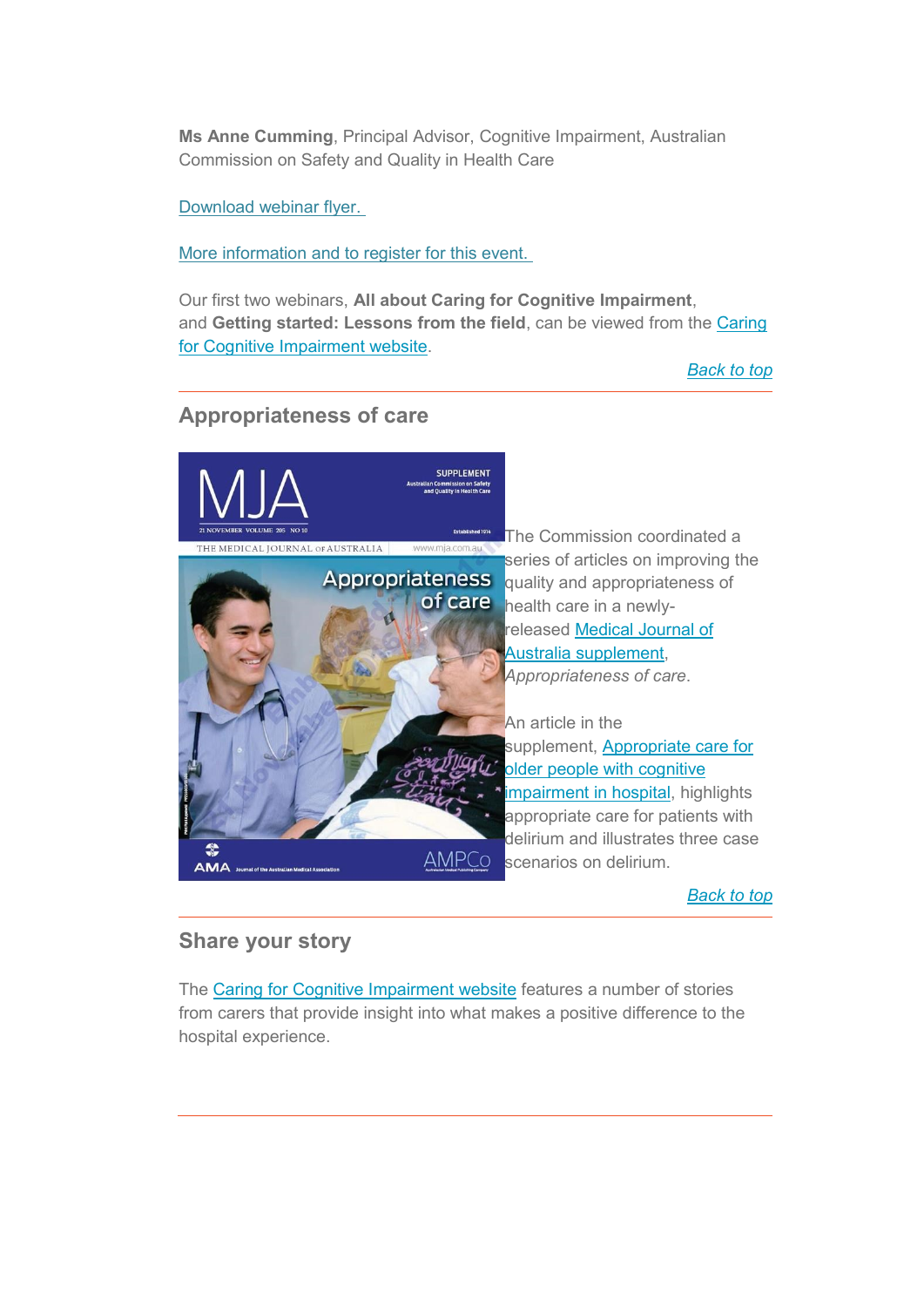We also welcome case studies from health service managers, clinicians and care support staff in hospitals highlighting how you have been able to improve the experience for people with cognitive impairment in hospital. If you work in primary, community and residential care, we would love to hear about the ways we can improve transitions to and from hospital.

*[Back to top](https://safetyandquality.createsend.com/t/ViewEmail/j/7995EC81C3A4849F/C67FD2F38AC4859C/?tx=0#top)*

### **So many hospital visits: A carer's story**

Janice's 87 year old husband, Fred, was diagnosed with Alzheimer's disease over five years ago. In addition to heart problems, which leave him feeling lethargic, Fred's hearing is below average which makes communication challenging. Janice shares their experiences in hospital and strategies that could make a positive difference.

#### [Read more of Janice and Fred's story.](http://cognitivecare.gov.au/stories/so-many-hospital-visits/)

*[Back to top](https://safetyandquality.createsend.com/t/ViewEmail/j/7995EC81C3A4849F/C67FD2F38AC4859C/?tx=0#top)*

### **Supporters**

In every newsletter, we showcase a supporting organisation and the work they are doing to raise awareness of cognitive impairment as an important safety and quality issue.

### **Improving care for older people – The Australasian College for Emergency Medicine**

Up to 50% of older people attending emergency departments (EDs) have cognitive impairment. The Australasian College for Emergency Medicine (ACEM), as the peak professional organisation for emergency medicine in Australia, has a vital interest in ensuring the highest standards of

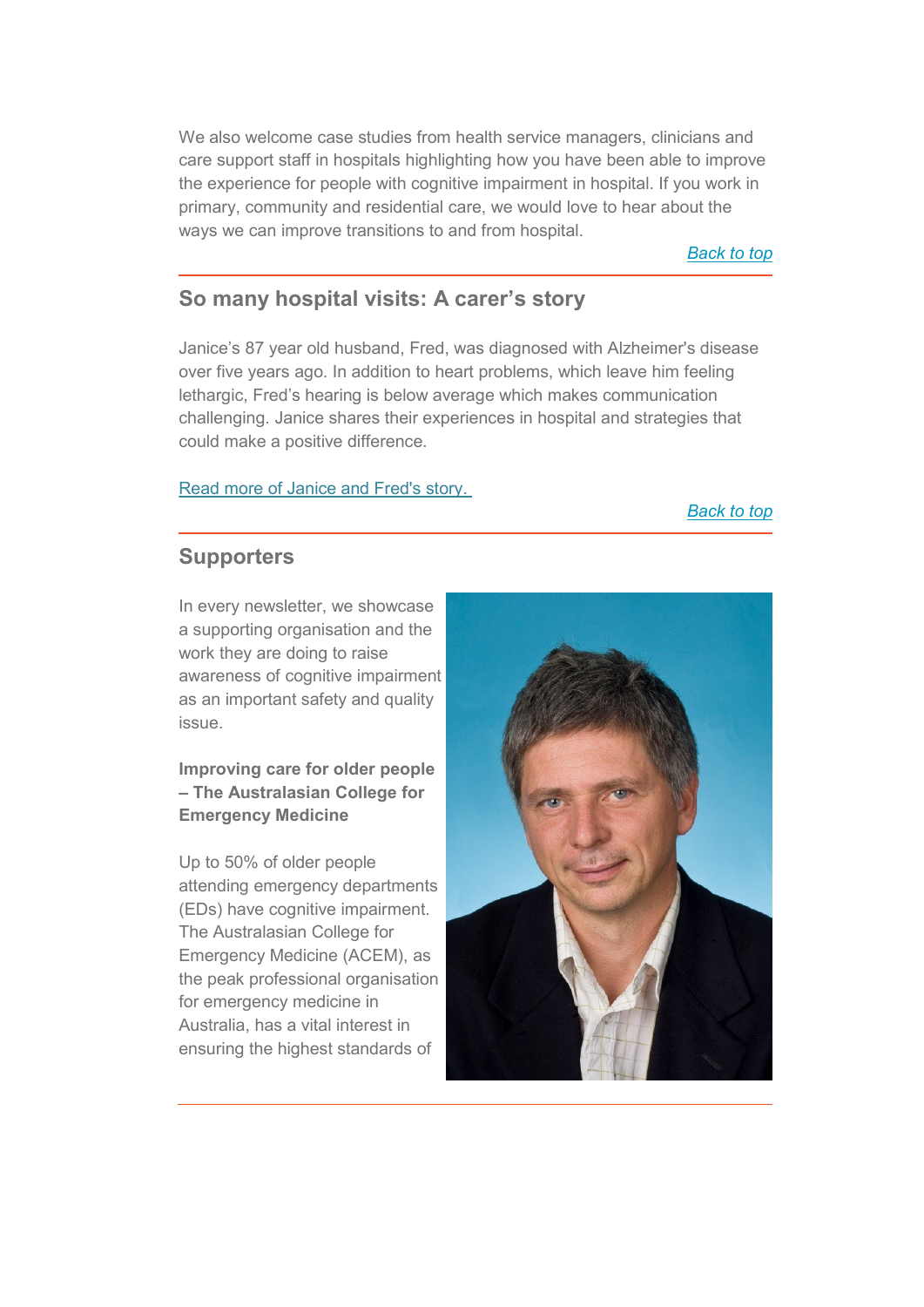care in EDs are maintained for all patients. In recognition that EDs can be difficult and stimulating environments for older people and their carers, ACEM has a [geriatric emergency medicine special interest group](http://safetyandquality.createsend1.com/t/j-l-uldrhtd-l-m/)  [\(GEMSIG\)](http://safetyandquality.createsend1.com/t/j-l-uldrhtd-l-m/) dedicated to representing the needs of older people.

Recent activities of GEMSIG members, supported by ACEM, highlight the breadth of work being undertaken to improve the medical care and experiences of people living with cognitive impairment and their carers in EDs. Working with universities, industry and government bodies, other medical colleges and consumers, GEMSIG and its membership have:

• Revised [ACEM](http://safetyandquality.createsend1.com/t/j-l-uldrhtd-l-c/) policy for the care of older people in the ED with specific reference to cognitive care

• Developed and successfully run educational workshops for emergency physicians and trainees on delirium at ACEM scientific meetings • Commenced a series of articles on acute geriatric care for the ACEM journal, Emergency Medicine Australasia, with the first article devoted to [delirium in](http://onlinelibrary.wiley.com/doi/10.1111/1742-6723.12639/full)  [the ED](http://onlinelibrary.wiley.com/doi/10.1111/1742-6723.12639/full)

• Assisted in the publication of *[Structural and Process Quality Indicators](https://www.ncbi.nlm.nih.gov/pubmed/25754937)* for the care of people with cognitive impairment in EDs

• Attracted nationally competitive research funding to support further academic work to improve emergency care of cognitively-impaired older people.

At a local level, many EDs across Australia are implementing exciting quality improvement initiatives in recognition of the unique needs of the cognitively impaired in our system.

GEMSIG welcomes feedback and comment at [gemsig@acem.org.au.](mailto:mailto:gemsig@acem.org.au)

Image: A/Prof Glenn Arendts, Chair of ACEM GEMSIG and member of the Commission's Cognitive Impairment Advisory Group

*[Back to top](https://safetyandquality.createsend.com/t/ViewEmail/j/7995EC81C3A4849F/C67FD2F38AC4859C/?tx=0#top)*

#### **Events**

The Australian College of Nurse Practitioners has an upcoming event relating to Caring for Cognitive Impairment:

#### **National event**

[The ACNP conference for nurse practitioners and advanced practice nurses.](http://safetyandquality.createsend1.com/t/j-l-uldrhtd-l-f/) Date: 4 to 7 September 2017 Location: Brisbane, QLD

*[Back to top](https://safetyandquality.createsend.com/t/ViewEmail/j/7995EC81C3A4849F/C67FD2F38AC4859C/?tx=0#top)*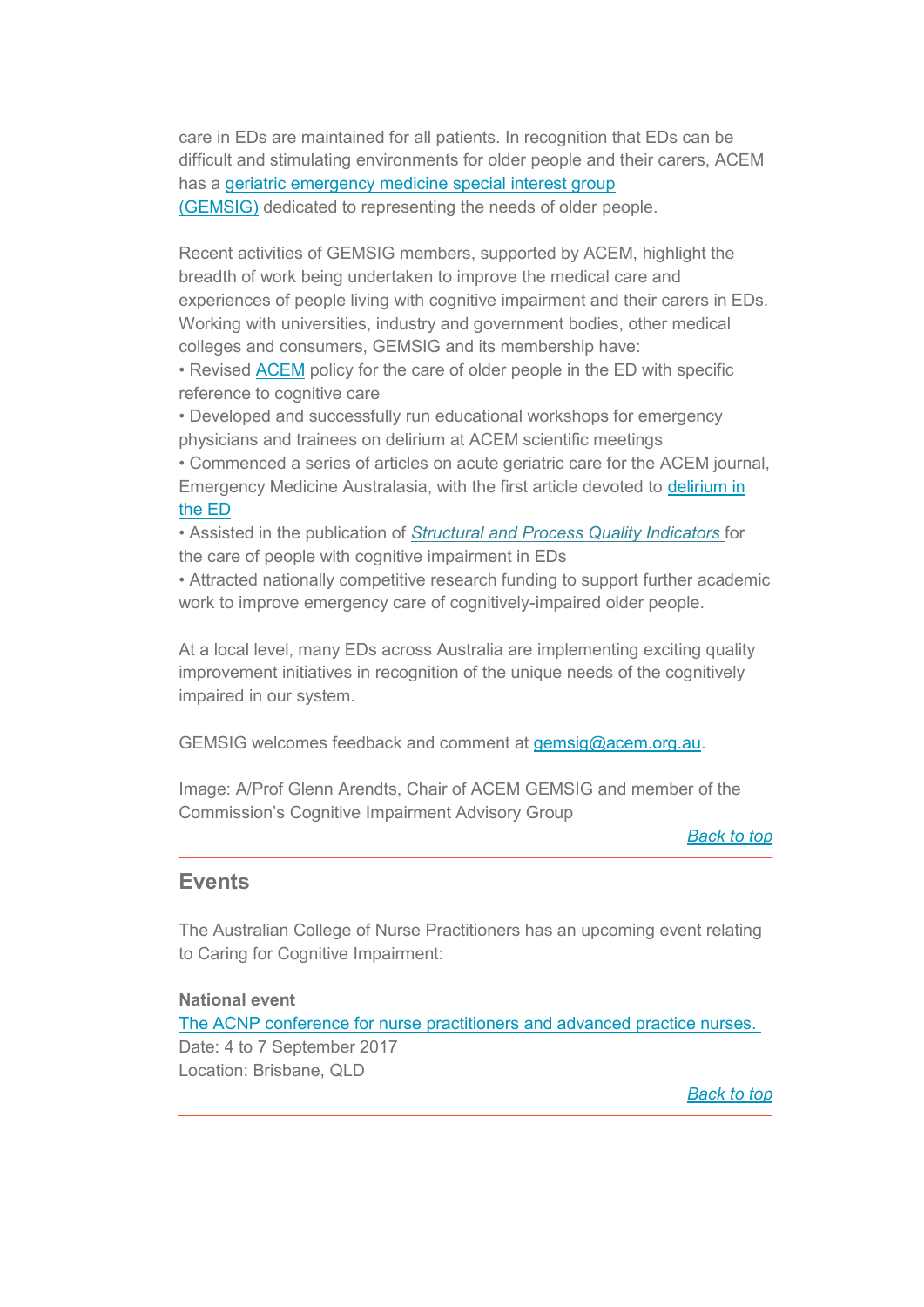#### **Resources**



The Cognitive Decline Partnership Centre has released important evidence-based guidance for clinicians and care workers in primary care, aged care and hospitals on how to better respond to the needs and preferences of a person living with dementia.

*[Clinical practice guidelines and](http://safetyandquality.createsend1.com/t/j-l-uldrhtd-l-z/)* 

*[principles of care for people with dementia: Recommendations](http://safetyandquality.createsend1.com/t/j-l-uldrhtd-l-z/)*.

Approved by the National Health and Medical Research Council (NHMRC), the guidelines contain 109 recommendations – 29 are evidence-based recommendations, seven are classified as consensus-based recommendations and 73 are practice points.

An accompanying *[Consumer Companion Guide](http://safetyandquality.createsend1.com/t/j-l-uldrhtd-l-v/)* enables people with dementia and their carers to be fully informed about what kind of care and treatment to expect.

The Allies in Dementia Health Care project, a joint initiative of Alzheimer's Australia and the NSW Agency for Clinical Innovation, has developed resources that provide an overview of the important role of allied health in supporting people with dementia.

Consumer guide: *[Allied health professionals and you: a guide for people living](https://www.aci.health.nsw.gov.au/__data/assets/pdf_file/0003/310836/Allied-Health-Professionals-and-You.pdf)  [with dementia and their carers](https://www.aci.health.nsw.gov.au/__data/assets/pdf_file/0003/310836/Allied-Health-Professionals-and-You.pdf)*.

Health professionals' guide: *[Better health for people living with dementia: a](https://www.fightdementia.org.au/files/NATIONAL/documents/Better-health-dementia-allied-health-professionals.pdf)  [guide for health professionals](https://www.fightdementia.org.au/files/NATIONAL/documents/Better-health-dementia-allied-health-professionals.pdf)*.

Image: Dr Kate Laver presenting at the Cognitive Decline Partnership Centre Consumer Guide Launch, Parliament House Canberra

*[Back to top](https://safetyandquality.createsend.com/t/ViewEmail/j/7995EC81C3A4849F/C67FD2F38AC4859C/?tx=0#top)*